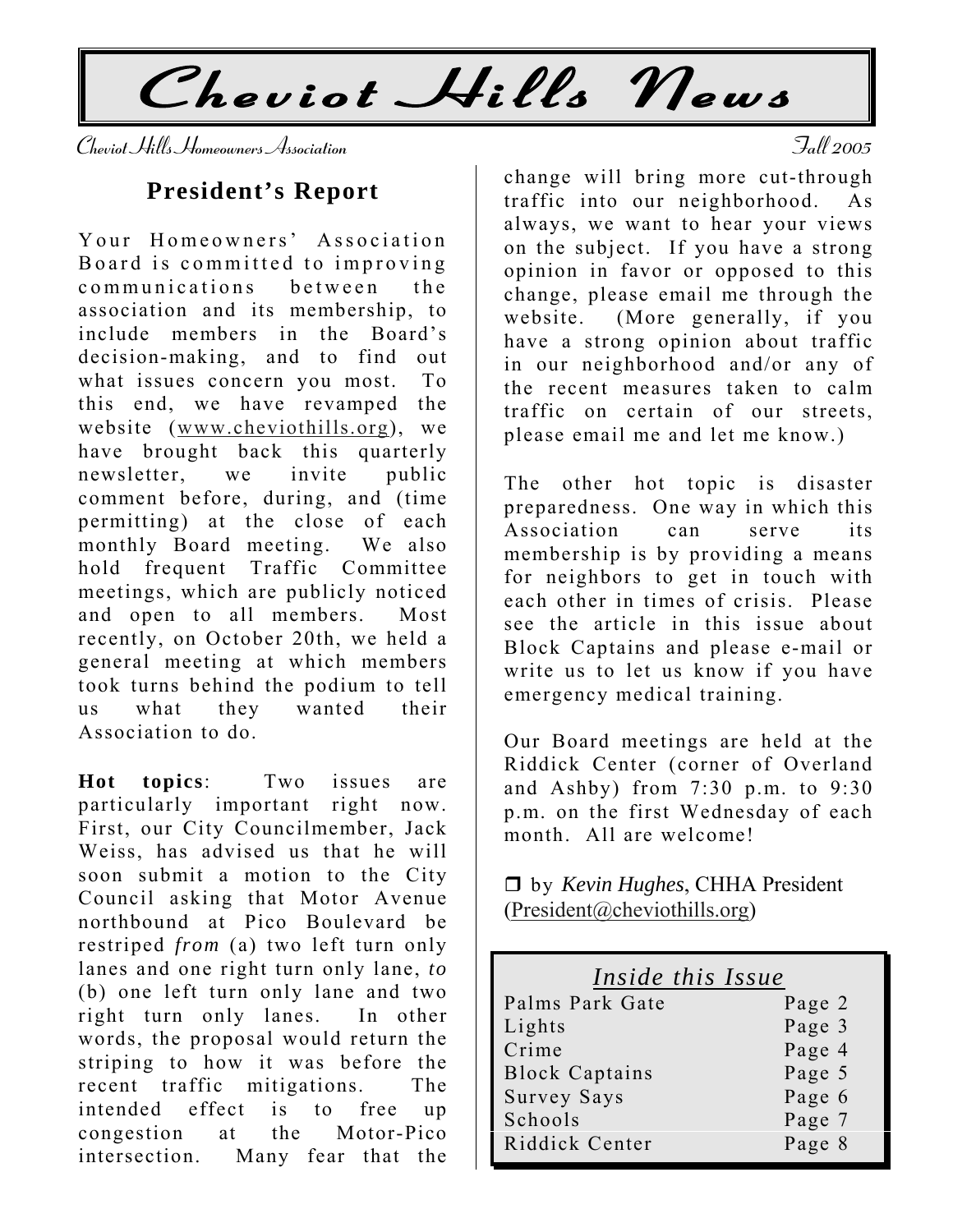## *CHHA protects our community by supporting the Dunleer/Northvale Neighborhood Watch*

With crime, vandalism and graffiti rising in their area, Ben Cate, (former president of the CHHA) and his neighbors form ed the Dunleer/Northvale Neighborhood Watch in the early 1990s to address the problem. The bridge from Palms Park to Northvale Road, over the Southern Pacific railroad tracks, had becom e an easy way for troublemakers, vandals and noisy teens to enter our community at



locked from 9:30 p.m. to 6:00 a.m. They also got the City to install lighting on the bridge. The area is now safer, graffiti-free, and the gate a big success. The Neighborhood Watch now uses its annual dues to beautify the neighborhood with trees night. Through its annual dues, the Neighborhood Watch raised enough money to install a gate, which is

and plants along Northvale and pays ADT, our neighborhood security company, \$800 to lock and unlock the gate every day of the year.

Recognizing the importance and success of this gate in protecting our entire community, the CHHA voted at its November meeting to assume the ADT payment for locking and unlocking the gate. Thanks to the 25 dues-paying members of the D/N Neighborhood Watch and Block Captain Ben Cate for leading the way in protecting and beautifying our community.

by *Carol Bahoric.* 

# *Toys for Tots*

Our local fire station No. 92 will be collecting toys for needy children from December 1st until December 23rd. Toys should be new and unwrapped. Please support this



great cause by bringing your toys to our local fire station at 10556 West Pico Boulevard.

by *Alisa Griner* 

*Trivia Question:*  What was the previous name for Northvale Road?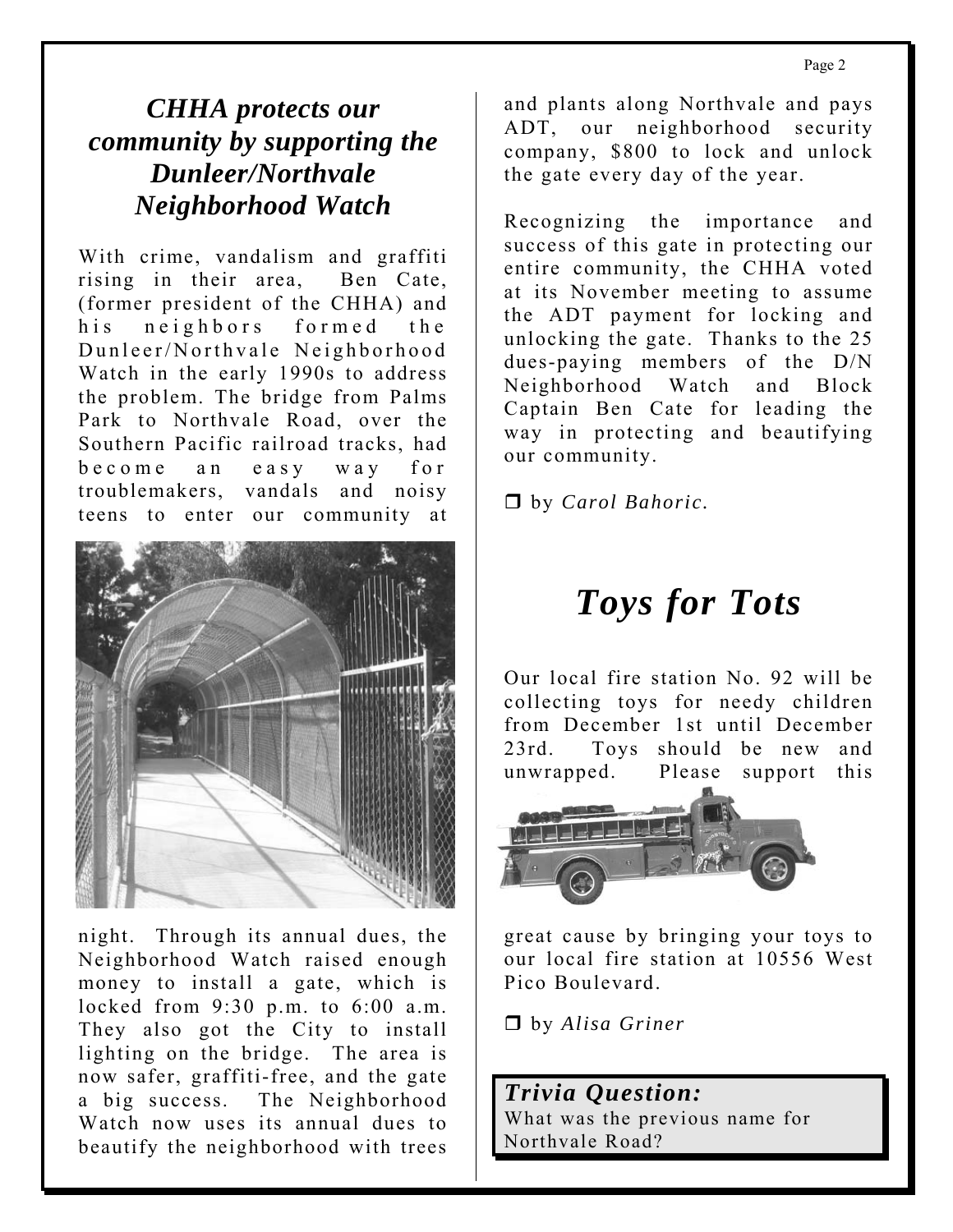# *Lights Out…Not a Good Thing*

At the October 19th LAPD crime summit, our police officers gave a few tips on reducing crime. They said that it is very dark when they drive through our streets at night. They strongly suggested we leave outside lights on all night, even if it costs another \$15 for electricity. They say that most thieves enter homes through a side or back door. If you have your light on, your neighbor, a passerby, or you can see the suspect – making it easier to describe the suspect to police. Also



if a house is well lit, a thief may skip your home and move on to another "dark house."

Light timers are also good and can

be used to turn lights on for a few minutes at different intervals in the evening or the middle of the night. Another suggestion was to have your outside motion detecting lights wired to trip a light to go on inside your home. That way if it is in the middle of the night, a thief may think someone inside the home turned on a light to investigate. This alone is a great deterrent and may scare off a thief almost immediately.

Although we feel very safe in Cheviot, BURGLARIES on are the increase. Please remember to lock your doors when you are home and away, and thank you for your interest in our neighborhood. by *Alisa Griner* 

### *OPERATION BRIGHT LIGHTS*

*Operation Bright Lights* is an ongoing community outreach program designed to encourage City of Los Angeles residents to report streetlights in need of repair to the Bureau of Street Lighting. You can call 3-1-1 to report damaged light poles, exposed wiring, burned out bulbs, or any other street lighting problems. You can also fill out an on-line service request form: http://www.lacity.org/BSL/serv\_req. htm

## *Electroliers*

Until the mid-1950s, the City did not require developers to install street lighting. Therefore, in the older areas of the City, most streets do not have streetlights unless the developer voluntarily installed them or a neighborhood installed them at the property owner's expense.

Ours is one of the neighborhoods where developers *did* install streetlights (or "electroliers"). An easy, if imperfect, guide for telling the original tracts apart: the street lights. "Cheviot Hills" has concrete lampposts. "Country Club Highlands" has more ornate metal lampposts. "Monte Mar Vista" has fluted metal lampposts. And *Cheviot Knolls* has concrete lampposts with ornate, grooved bases.

by *Jonathan Weiss*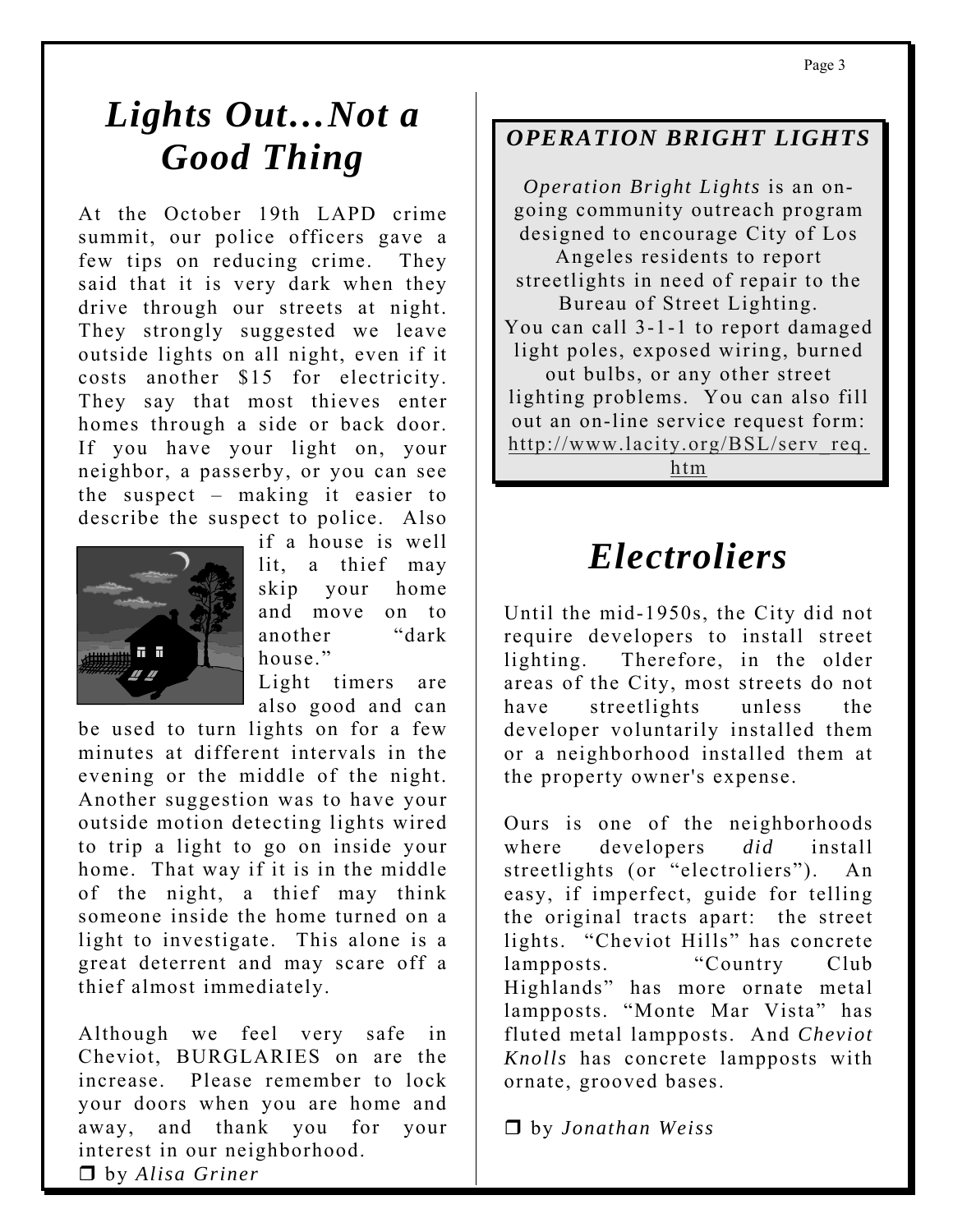## *REPORT GRAFFITI*

Operation Clean Sweep operates a graffiti hotline (800-611-CITY) through which residents may report graffiti. Work orders are referred to community-based graffiti removal programs that supervise community volunteers, as well as juveniles and adults who have received community service time from the courts. Work is performed using paint, chemical solvents or sandblasting, depending on the type of surface. All services are free of charge.

To report graffiti:

Note the details of the graffiti, including the street, the cross street, the surface, and the color.

Report the graffiti online (http://www.lacity.org/bpw/ocs/grsr. htm) or call the graffiti hotline at (800) 611-2489. If you wish to leave your name and number, please be assured that your personal information is kept confidential and may only be used to clarify the details of the incident.

Write down the date and time you reported this incident. The graffiti should be removed within four business days. •

# *Smash & Grab*

Just last week (Sat., 4am) my neighbors' cars were broken into. Empty handbags were stolen then dumped down the hill. This is the second car theft on my block THAT I KNOW OF in the last 6 months. The

MO is the same: In the early morning hours thieves walk through our neighborhood looking inside cars for handbags. They break into the car, hoist the bag, take out the cash and dump the bag down the street. Never leave anything of value in your car, especially handbags, especially overnight! Otherwise, you WILL be burglarized.

### by *Carol Bahoric*

*Editor's note*: Thieves steal from cars *even in broad daylight*. One recent morning, my neighbor left her purse in her car and ran into the house to get "one more thing." Her purse was stolen in the few seconds she was gone.

## *CRIME BLOG*



On a weekly basis, our Police and Fire liaison, Alisa Griner, receives a report from our lead LAPD officer on the crim e in our neighborhood and the areas to the east and west of us. If

you would like to receive this information via email on a regular basis, please e-mail Alisa Griner: CheviotHillsHOA@aol.com and put "ADD ME TO CRIME BLOG" in the subject line.

by *Alisa Griner*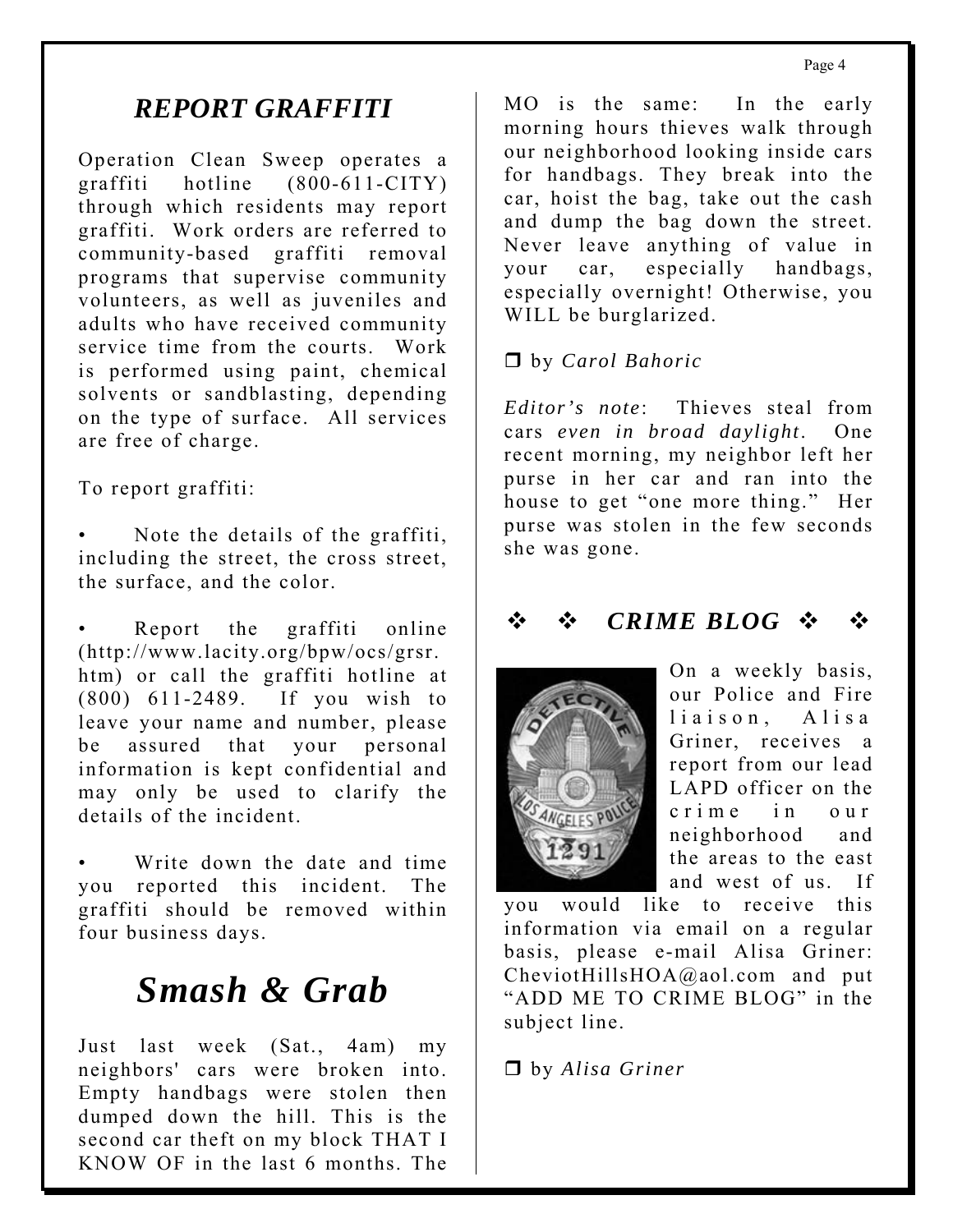Page 5



### *WE NEED YOU TO BE A BLOCK CAPTAIN…*

In light of the recent New Orleans disaster, the CHHA has decided to

establish neighborhood block captains. Block captains will establish a list of neighbors on your block so that you can easily communicate with each other in the event of a major disaster. There are other reasons why it might be nice if your neighbor was able to get a hold of you – for example, if your house was on fire or your dog accidentally escaped from your yard. (Block captains can also gather input from neighbors regarding issues facing our community.)

If you are interested in being a block captain, we will provide you via email with a cover letter and form to send to your neighbors. If a block captain contacts you, please consider giving an emergency phone number (work, cell phone, or a relative who might know your whereabouts). We are looking for 1 to 2 volunteers per street for the following streets:

> Aiken Avenue Anchor Avenue Bannockburn Drive Beverlywood Street Bradbury Road Butterfield Road Cheviot Drive Clarkson Road Club Drive Draper Avenue Dumfries Road Forrester Drive

Gilmerton Avenue Ivy Glen Way Kilrenney Avenue Krim Drive McConnell Place Monte Mar Drive Monte Mar Place Monte Mar Terrace Motor Avenue Oaklawn Road Patricia Avenue Prosser Avenue Putney Road Queensbury Drive Rountree Road Walavista Road Wigtown Road Wicklow Road

Please email Alisa Griner at: cheviothillshoa@aol.com to register for your street or you can call Alisa at: (310) 839-7447. Thanks for volunteering! by *Alisa Griner* 

### **Say What?**

The original Cheviot Hills straddle the England/Scotland border, and the proper pronunciation of Cheviot straddles the border as well. It is chēv'ē-ət (long e as in cheese) on the English side and chĕv'ē-ət (short e as in check) on the Scottish side.

On whichever side of the Hills you choose, the locals pronounce the ch as in cheese, check, and chatter. That explains the name of Cheviot Hills' weekly newspaper (until about 1960) the Cheviot Chatter. (Loyola Marymount University maintains copies; see www.lmu.edu/Page8979 .aspx.)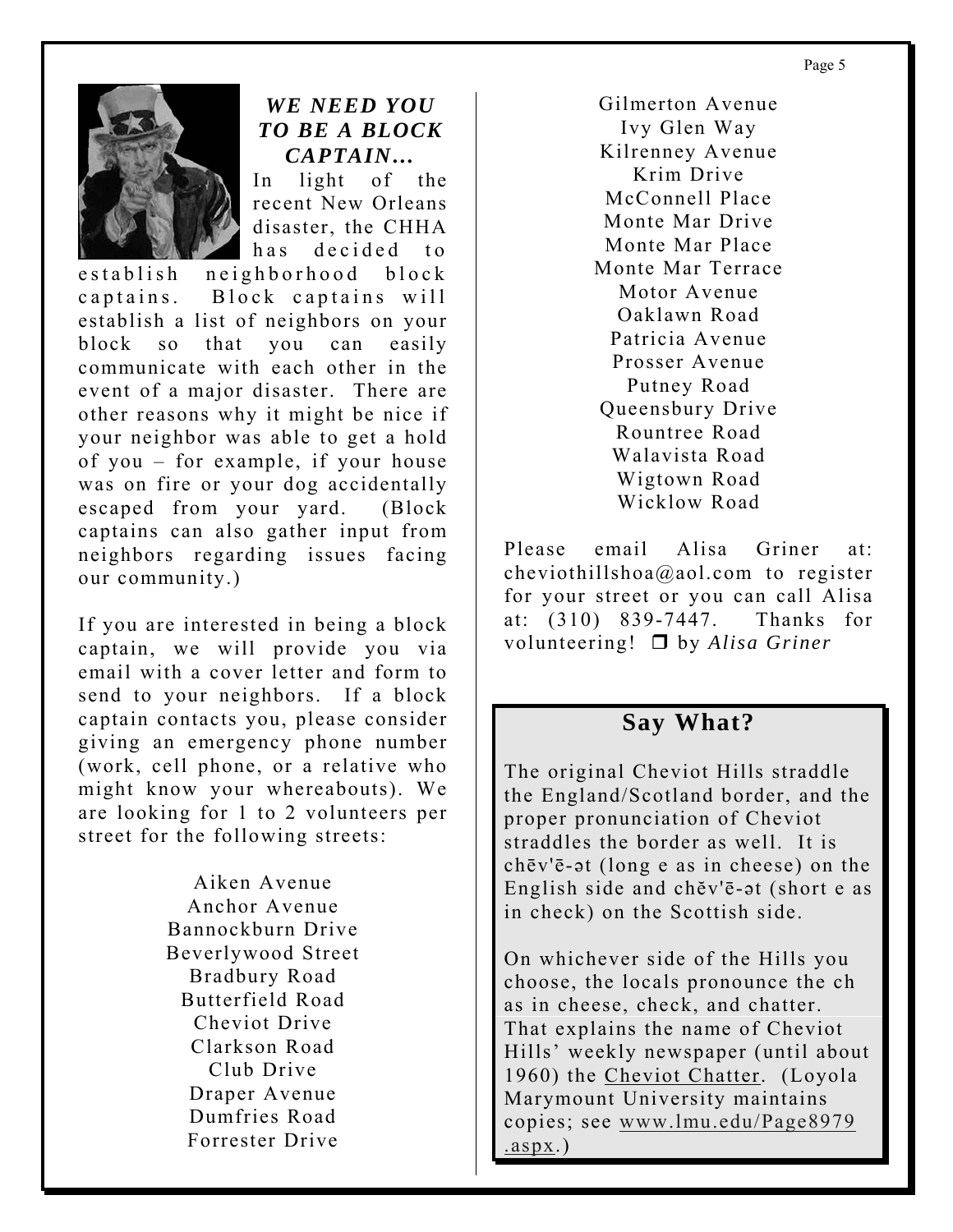# **Survey Says . . .**

We received over 130 comments on dues envelopes which we categorized by general theme to better understand homeowners' concerns. The themes, weighted by number of comments, were: Traffic, Building and Development, Board and General Meeting Issues, Security and Safety, Airport, Trees and Parks, Freeway and Soundwall, Light Rail, Local Schools and Century City.

Most comments involved traffic. Many involved Motor Avenue, with those that were against the mitigations (e.g., new curbs and/or bumpouts) in greater number than those for, or pleased with, the effect of mitigations (e.g., reduced traffic). There were also concerns about the resultant traffic flow, especially through other parts of Cheviot Hills – particularly along Manning and Patricia Avenues and Butterfield Road. A number of homeowners m a de suggestions about improvements or other mitigations they would like to see or like to be considered. Some noted problems with potholes and street disrepair in the neighborhood.

The second greatest area of concern was overbuilding in Cheviot Hills – what many termed "McMansions." Board and General Meeting issues were the next most common theme, with requests for civility and reduced rancor. Security and safety was the next largest category, with several comments about graffiti.

Airplane noise generated as many comments as found under Parks and Trees. With regard to the latter, the need for tree-trimming and plantings were relatively common. Soundwall issues came up periodically as did concern about light rail – though it was not always clear whether the comments were for or against rail. The remaining comments regarded schools, Century City development, and other topics.

This summary of our unscientific survey will help the Board set our agenda. We thank all who took the time to write and encourage all homeowners to continue contacting us with their concerns and suggestions.

D by Peter Glassman

### **CASTLE HEIGHTS ELEMENTARY**

**BOOK FAIR** *November 30 – December 9* from 7:45 a.m. – 3:30 p.m. in the school library. Contact: Judy Rosenzweig 836-9912.

**CUB SCOUT SPAGHETTI DINNER FUNDRAISER** December 2, 5:30pm-7:30 p.m. (\$5) The book fair will also be open during this time. Questions: Jenny Jones 837- 2689.

**WINE & CHEESE FOR PROSPECTIVE PARENTS** December 6, 7:00-9:00 p.m. at 2618 South Beverly Drive. RSVP/Questions: Lori Berman 837- 4898 or Elan Levey 845-9474.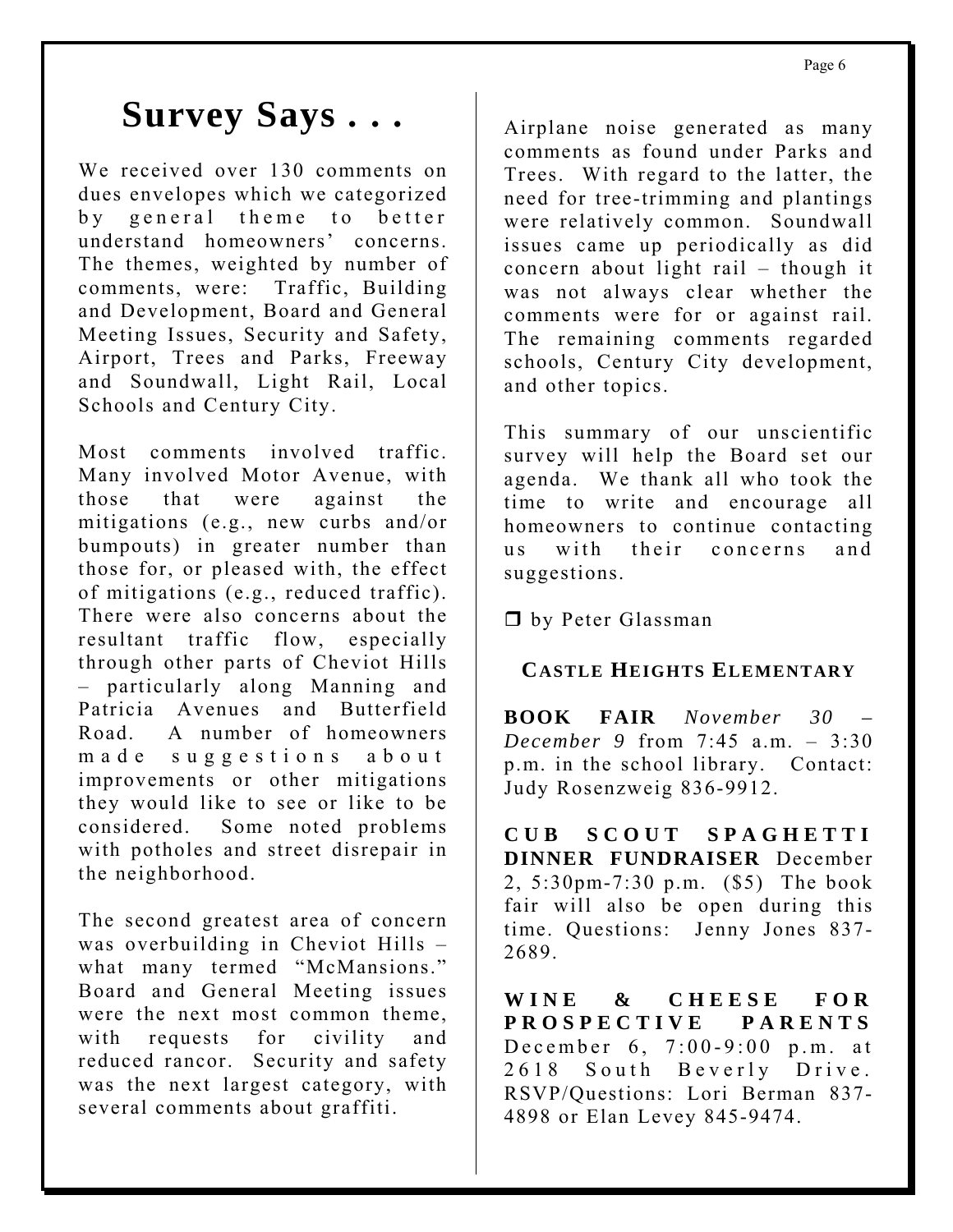### **OVERLAND AVENUE ELEMENTARY**

*Overland Avenue Elementary School Celebrates 75 Years of Service and Commitment to Cheviot Hills* 

Celebrating its 75th anniversary, Overland Avenue Elementary School is launching a bi-annual community newsletter and is asking graduates to get in touch. What are your memories of Overland? What are you doing now? Still living in our community? Join your former elementary school in celebrating 75 years of service to this community! Please contact: Linda Beugg, Friends of Overland president, at lbeugg@comcast.net.

#### *Overland Avenue Elementary Receives Major Grant*

Overland Avenue Elementary School is the proud recipient of a *Wonder of Reading Grant* that will enable it to expand its library, hire a full time librarian, enlarge its tutoring program and offer exciting new programs to the community at large. Principal Anna Born, dedicated teachers and parent volunteers worked tirelessly to secure this prestigious award however the grant will only supply half the cost of the new library facility, the rest of the necessary funds are to be raised thru

the school's "Capital Campaign for Literacy." Please consider becoming a Library Patron and supporting literacy in your neighborhood. Please contact: Sherry Hanover, Library Chair, at hanoverfamilyla@comcast.net to help create a legacy for the children of Overland Avenue Elementary School!

#### **SCHOOL WEBSITES**

Check out the websites for our excellent local schools:

> www.castleheightsschool.org www.overlandschool.org www.palmsmiddleschool.org www.hamiltonhighschool.net

*Trivia Answer:*  Exposition Boulevard

## *Riddick Center Celebrates 60th Anniversary*

Very few communities are lucky enough to have their own youth center. For over 60 years, from Boy Scouts to bar mitzvah classes, from sock hops to sewing classes, the Marshall P. Riddick Youth Center has been our community's gathering spot. And this month marks the 60th anniversary of the opening of the Riddick Center.

*The Cheviot Hills News* is published by the *Cheviot Hills Homeowners Association*, Post Office Box 64458, Los Angeles, California 90064-0458. Board: *Steve Andelin*, *Stacy Antler*, *Carol Bahoric*, *Pam Bentz*, *Michael Beugg*, *Jeff Berman*, *Peter Glassman*, *Alisa Griner*, *Kevin Hughes* (president), *Abby Kuppin*, *Tony Padilla*, *Greg Pulis* (vice president), *Scott Schomer*, *Robert Simon*, and *Jonathan Weiss* (secretary). Editor for this issue: *Jonathan Weiss*. Contributors: *Carol Bahoric, Peter Glassman*, *Alisa Griner*, *Kevin Hughes* and *Jonathan Weiss.* 

(Cheviot Knolls ad on back page from Los Angeles Times March 19, 1939)